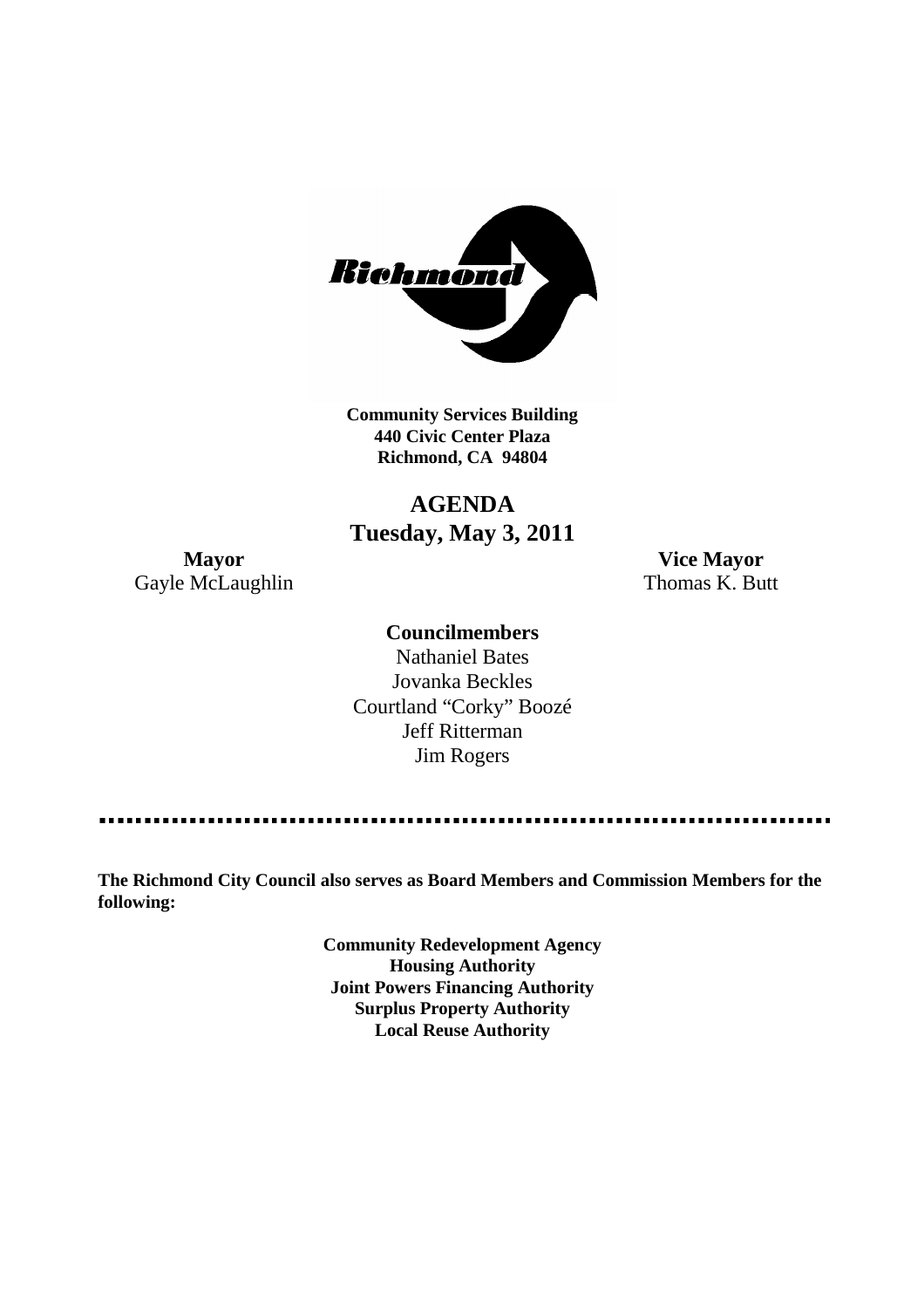# **MEETING PROCEDURES**

The City of Richmond encourages community participation at its City Council meetings and has established procedures that are intended to accommodate public input in a timely and time-sensitive way. As a courtesy to all members of the public who wish to participate in City Council meetings, please observe the following procedures:

**PUBLIC COMMENT ON AGENDA ITEMS:** Anyone who desires to address the City Council on items appearing on the agenda must complete and file a pink speaker's card with the City Clerk **prior** to the City Council's consideration of the item. Once the City Clerk has announced the item and discussion has commenced, no person shall be permitted to speak on the item other than those persons who have submitted their names to the City Clerk. Your name will be called when the item is announced for discussion. **Each speaker will be allowed TWO (2) MINUTES to address the City Council on NON-PUBLIC HEARING items listed on the agenda.**

**OPEN FORUM FOR PUBLIC COMMENT:** Individuals who would like to address the City Council on matters not listed on the agenda or on **Presentations, Proclamations and Commendations, Report from the City Attorney, or Reports of Officers** may do so under Open Forum. All speakers must complete and file a pink speaker's card with the City Clerk **prior** to the commencement of Open Forum. **The amount of time allotted to individual speakers shall be determined based on the number of persons requesting to speak during this item. The time allocation for each speaker will be as follows: 15 or fewer speakers, a maximum of 2 minutes; 16 to 24 speakers, a maximum of 1 and one-half minutes; and 25 or more speakers, a maximum of 1 minute.**

#### **SPEAKERS ARE REQUESTED TO OCCUPY THE RESERVED SEATS IN THE FRONT ROW BEHIND THE SPEAKER'S PODIUM AS THEIR NAME IS ANNOUNCED BY THE CITY CLERK.**

**CONSENT CALENDAR:** Consent Calendar items are considered routine and will be enacted, approved or adopted by one motion unless a request for removal for discussion or explanation is received from the audience or the City Council. A member of the audience requesting to remove an item from the Consent Calendar must complete and file a speaker's card with the City Clerk **prior to the City Council's consideration of Agenda Review.** An item removed from the Consent Calendar may be placed anywhere on the agenda following the City Council's agenda review.

*The City Council's adopted Rules of Procedure recognize that debate on policy is healthy; debate on personalities is not. The Chairperson has the right and obligation to cut off discussion that is too personal, too loud, or too crude.*

**\*\*\*\*\*\*\*\*\*\*\*\*\*\*\*\*\*\*\*\*\*\*\*\*\*\*\*\*\*\*\*\*\*\*\*\*\*\*\*\*\*\*\*\*\*\*\*\*\*\*\*\*\*\*\*\*\*\***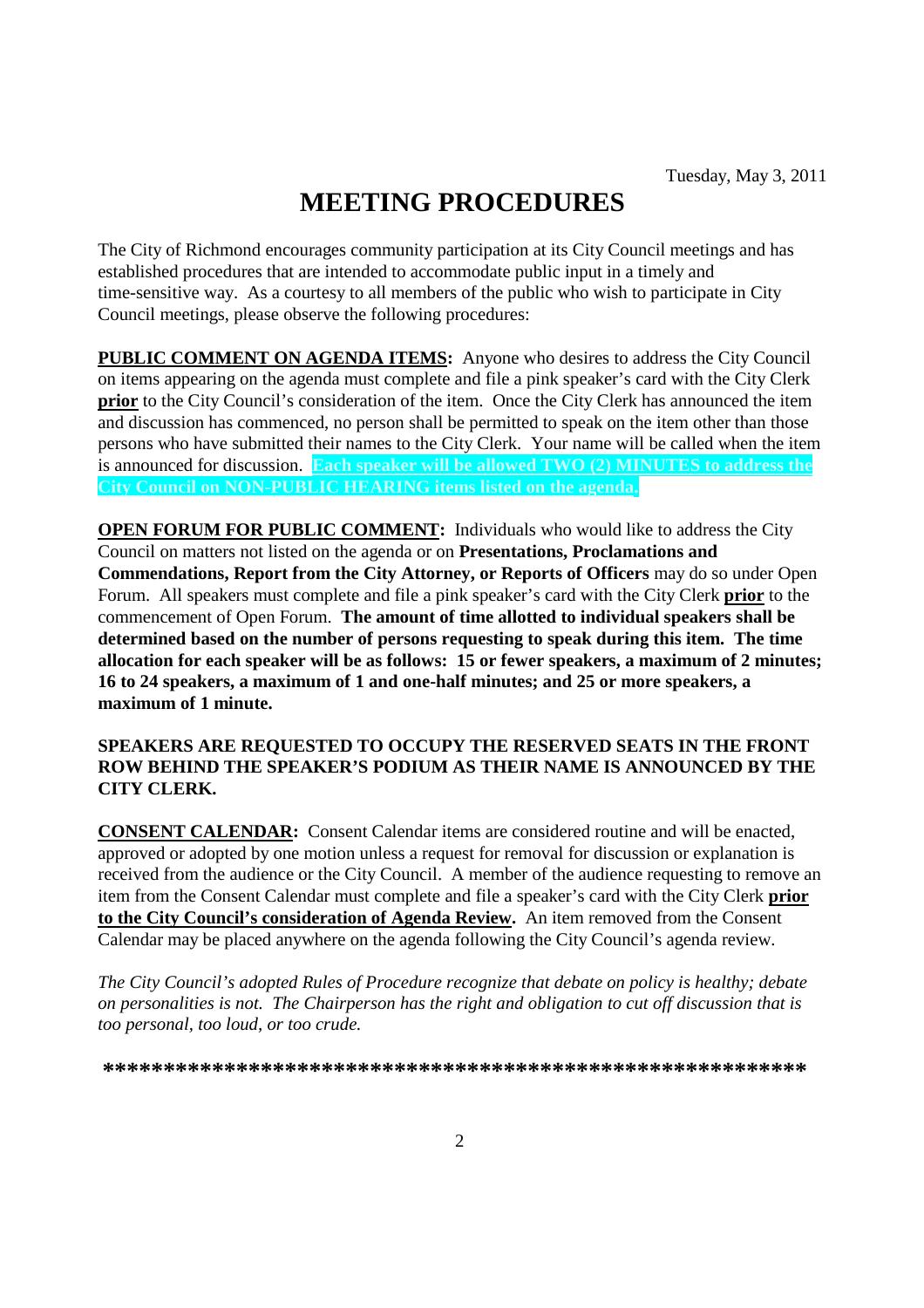## **EVENING OPEN SESSION**

5:30 p.m.

## **A. ROLL CALL**

## **B. PUBLIC COMMENT**

## **C. ADJOURN TO CLOSED SESSION**

## **CLOSED SESSION**

Shimada Room of the Community Services Building

## **A. CITY COUNCIL**

**A-1.** CONFERENCE WITH LEGAL COUNSEL - ANTICIPATED LITIGATION (Initiation of litigation pursuant to Subdivision (c) of Government Code Section 54956.9):

One Case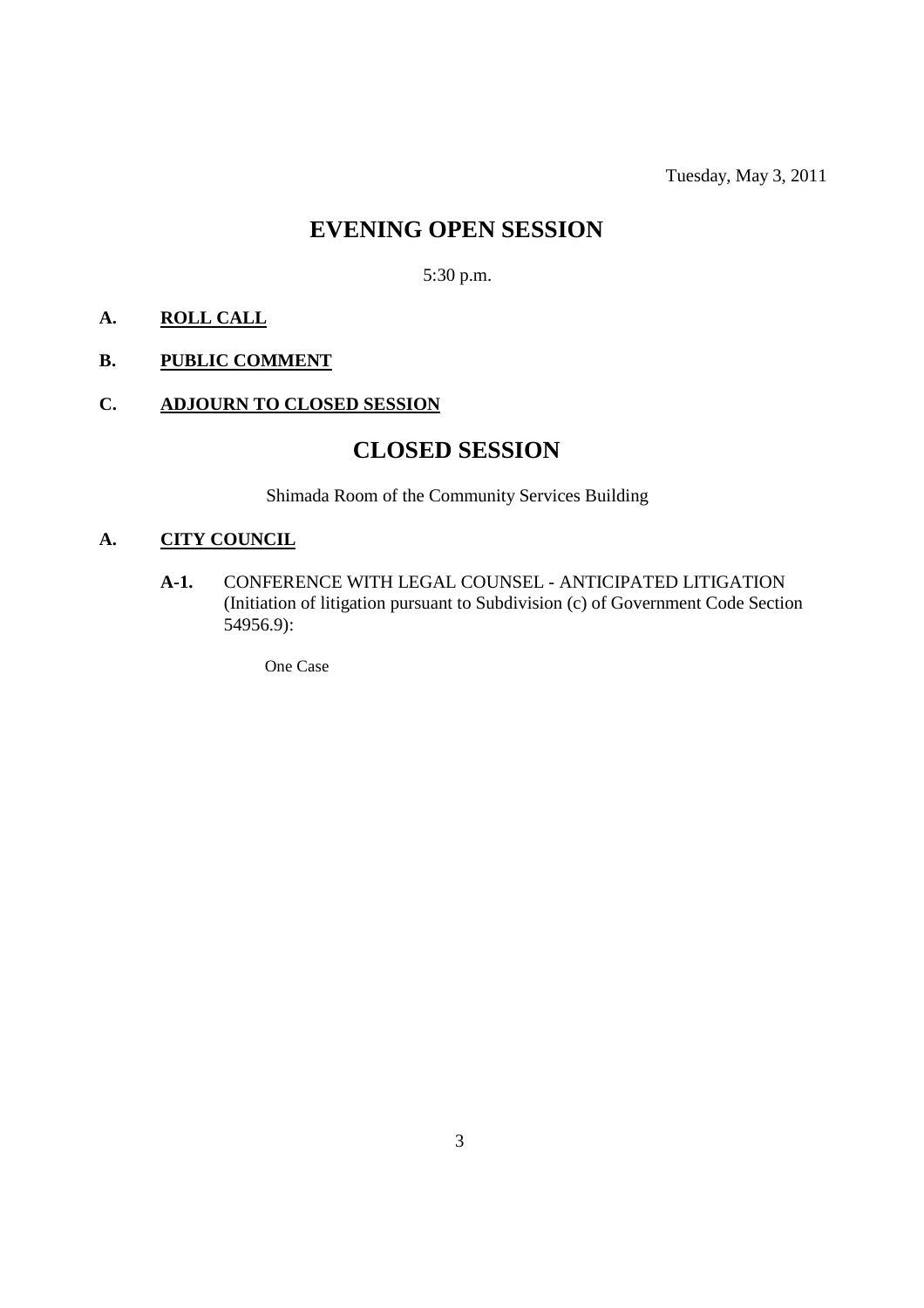Tuesday, May 3, 2011

## **SPECIAL MEETING OF THE RICHMOND HOUSING AUTHORITY**

#### 6:00 p.m.

#### **A. PLEDGE TO THE FLAG**

#### **B. ROLL CALL**

#### **C. STATEMENT OF CONFLICT OF INTEREST**

#### **D. HOUSING AUTHORITY AS A WHOLE**

**D-1.** REVIEW and make recommendations on the Housing and Urban Development (HUD) Audit Report 2009-LA-1020 - Councilmember Bates (620-6581).

#### **E. ADJOURNMENT**

**\*\*\*\*\*\*\*\*\*\*\*\*\*\*\*\*\*\*\*\*\*\*\*\*\*\*\*\*\*\*\*\*\*\*\*\*\*\*\*\*\*\*\*\*\*\*\*\*\*\*\*\*\*\*\*\*\*\***

## **SPECIAL JOINT MEETING OF THE SURPLUS PROPERTY AUTHORITY/RICHMOND CITY COUNCIL**

#### 6:15 p.m.

### **A. ROLL CALL**

#### **B. STATEMENT OF CONFLICT OF INTEREST**

#### **C. CONSENT CALENDAR**

**C-1.** ADOPT a joint resolution of the City Council and the Surplus Property Authority of the City of Richmond approving a lease with the General Services Administration, for the National Park Service (NPS), for the storage of the vessel Wapama at Graving Dock #3. The term is for five years at a lease rate of \$7,500 per month with a five percent increase after the first two years - Port (Jim Matzorkis 215-4600).

## **D. ADJOURNMENT**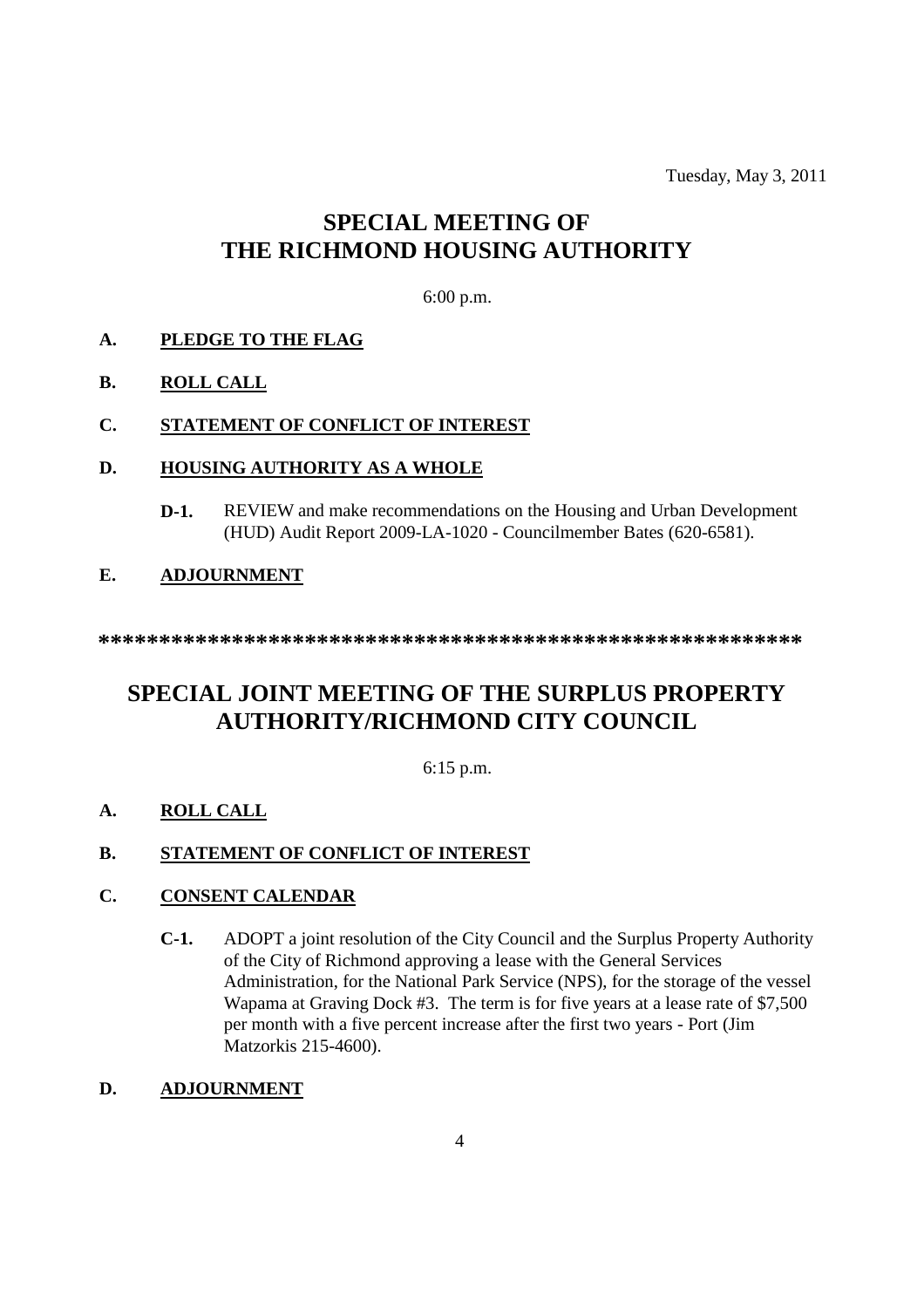## **JOINT MEETING OF THE RICHMOND REDEVELOPMENT AGENCY/RICHMOND CITY COUNCIL**

#### 6:30 p.m.

#### **A. ROLL CALL**

#### **B. STATEMENT OF CONFLICT OF INTEREST**

#### **C. OPEN FORUM FOR PUBLIC COMMENT**

**D. AGENDA REVIEW**

#### **E. PRESENTATIONS, PROCLAMATIONS, AND COMMENDATIONS**

**E-1.** RECEIVE a presentation from students from Lovonya DeJean middle school regarding current activities - City Manager's Office (Bill Lindsay 620-6512).

#### **F. REPORT FROM THE CITY ATTORNEY OF FINAL DECISIONS MADE AND NON-CONFIDENTIAL DISCUSSIONS HELD DURING CLOSED SESSION**

#### **G. REDEVELOPMENT AGENCY BOARD CONSENT CALENDAR**

**G-1.** ADOPT a resolution approving a list of qualified professional urban design and architecture service providers for use by the Richmond Redevelopment Agency through June 30, 2014 - Richmond Community Redevelopment Agency (Steve Duran 307-8140).

#### **H. CITY COUNCIL CONSENT CALENDAR**

- **H-1.** APPROVE a contract with Questa Engineering Corp. to provide engineering and architectural services related to improving play equipment, ADA access, and drainage at the Solano Play Lot in an amount not to exceed \$15,600. The contract term will be from May 4, 2011 to September 30, 2012 - Public Works Department (Yader A. Bermudez 231-3008).
- **H-2.** APPROVE the purchase of a new top dresser from Turf and Industrial Equipment of Santa Clara, for use by the Public Works Department Parks Division to cover and seed playfields, in an amount not to exceed \$16,000 - Public Works Department (Yader A. Bermudez 231-3008).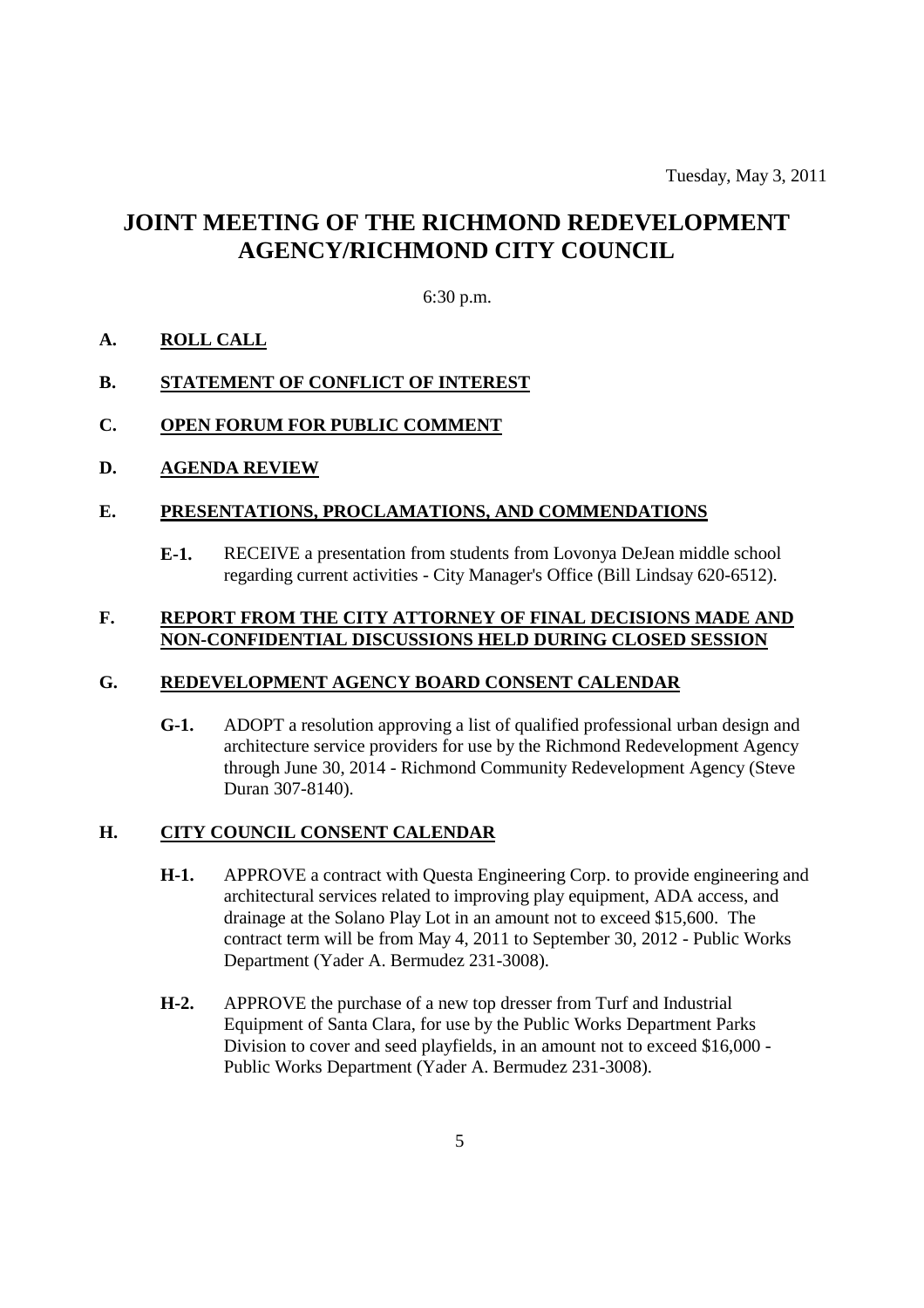- **H-3.** APPROVE the purchase of Millenia XT G-Xtreme and Premier Wildland personal protective clothing from L.N. Curtis & Sons for new and current firefighters in the amount of \$124,588.70. (This item was not reviewed by the Finance Standing Committee due to the cancellation of the April 1, 2011, meeting) - Fire Department (Michael Banks 307-8041).
- **H-4.** APPROVE the purchase of personal protective equipment for new firefighter trainees from L.N. Curtis & Sons in the amount of \$17,448.93 - Fire Department (Chief Michael Banks 307-8041).
- **H-5.** ADOPT an ordinance (second reading) establishing the wages, salary, and compensation for the new classification of Wastewater/Stormwater Manager (Salary Range No. 071A: \$9,240 - \$11,232/month). This position will replace a Wastewater Contract Administrator under a three-year term position - Human Resources Management Department (Leslie Knight 620-6600).
- **H-6.** APPROVE a contract with DP Security Services, LLC to provide unarmed security services related to rentals at various recreation facilities for a period of three years in an amount not to exceed \$50,000 beginning November 18, 2010, and ending June 30, 2013, and authorize payment for prior services rendered between June 3, 2010, to November 17, 2010 - Recreation Department (Keith Jabari 620-6791).
- **H-7.** APPROVE Amendment No. 2 to the contract with DP Security Services, LLC adding \$99,000 to the existing contract for security services at the Civic Center, bringing the total contract amount to an amount not to exceed \$544,799.06, which will fund security through June 30, 2011 - Community and Economic Development (Steve Duran 307-8140).
- **H-8.** APPROVE a contract with Sally Swanson Architects in an amount not to exceed \$50,000 to finalize completion of the ADA Transition Plan, review City building blueprints for ADA compliance, and conduct analysis of survey data for ADA compliance projects - City Attorney's Office (Randy Riddle 620-6509).
- **H-9.** APPROVE the award of a grant-funded contract to Adesta Inc., the lowest responsive and responsible proposer weighted for best value, to provide labor and materials for the Wireless Cameras Phase II project at the Port of Richmond, and authorize staff to negotiate and execute the contract in an amount not to exceed \$2,961,647 - Port (Jim Matzorkis 215-4600).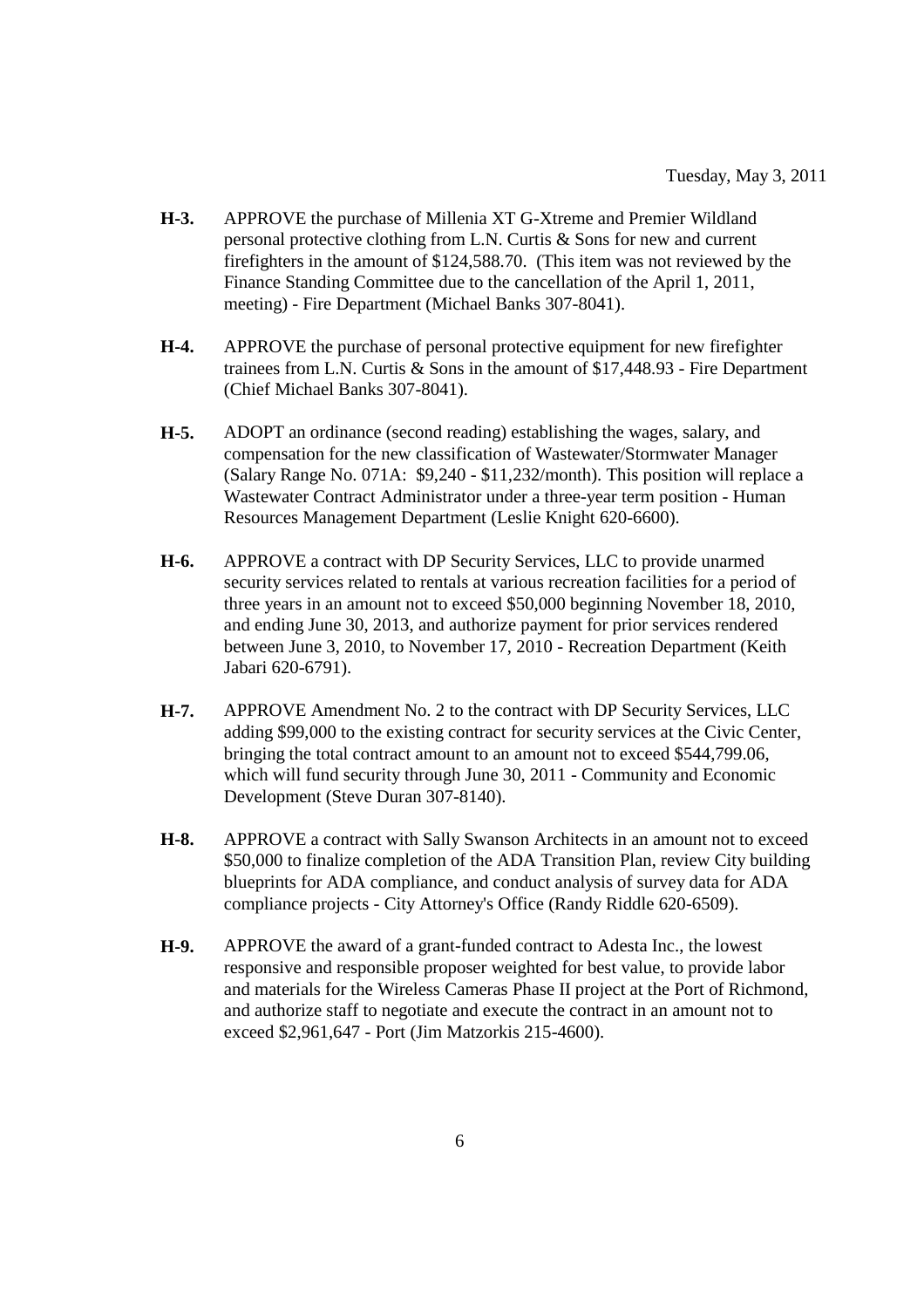- **H-10.** APPROVE the award of the grant-funded Port of Richmond Former Shipyard 3: Bay Trail Improvements Project construction contract to the lowest responsive and responsible bidder, Maggiora & Ghilotti, Inc.,  $(M&G)$ , and authorize staff to commence contract negotiations for labor and materials as per the plans and specifications for the project in an amount not to exceed \$736,000. (This item was not reviewed by the Finance Standing Committee due to cancellation of its April 1, 2011, meeting) - Port (Jim Matzorkis 215-4600).
- **H-11.** ADOPT a resolution approving the Engineer's Report for Fiscal Year 2011-2012 for the Hilltop Landscape Maintenance District ("HLMD"), declaring the Council's intention to increase the annual assessment in the HLMD, and announcing a public hearing about the proposed increased assessment on June 7, 2011, at 7:00 p.m. in the City Council Chambers at 440 Civic Center Plaza in the City of Richmond - Public Works Department (Yader A. Bermudez 231-3008).
- **H-12.** ADOPT a resolution approving the Engineer's Report for Fiscal Year 2011-2012 for the Marina Bay Landscaping and Lighting Maintenance District, declaring the Council's intention to increase the annual assessment in the Marina Bay Landscaping and Lighting Maintenance District, and announcing a public hearing about the proposed increased assessment on June 7, 2011, at 7:00 p.m. in City Council Chambers at 440 Civic Center Plaza in the City of Richmond - Public Works Department (Yader A. Bermudez 231-3008).
- **H-13.** APPROVE the purchase of a new forklift from Komatsu Forklift of Oakland, replacing the current 1990 forklift, for use by the Public Works Department Parks Division, in an amount not to exceed \$30,000 - Public Works Department (Yader A. Bermudez 231-3008).
- **H-14.** APPROVE a three year contract with RouteMatch and the City of Richmond to continue providing customer support for scheduling software and MDC/AVL software and hardware for the City's Paratransit Division in a not to exceed annual amount of \$77,506 - Recreation Department (Keith Jabari 620-6791).
- **H-15.** APPROVE the following appointments to the Point Molate Community Advisory Committee, with all terms expiring May 3, 2013: Bruce Beyaert, Stephen Clark, Joan Garrett, Dorothy Gilbert, Susan Glendening, Jon Gordon, Robert Ham, Toni Hanna, David Helvarg, Jim Hite, Jeanne Kortz, Eduardo Martinez, Steven Rosing, Charles T. Smith, Nina Smith, Andrés Soto, Pam Stello, Mary Sundance, Eileen Whitty - Mayor's Office (Mayor McLaughlin 620- 6503).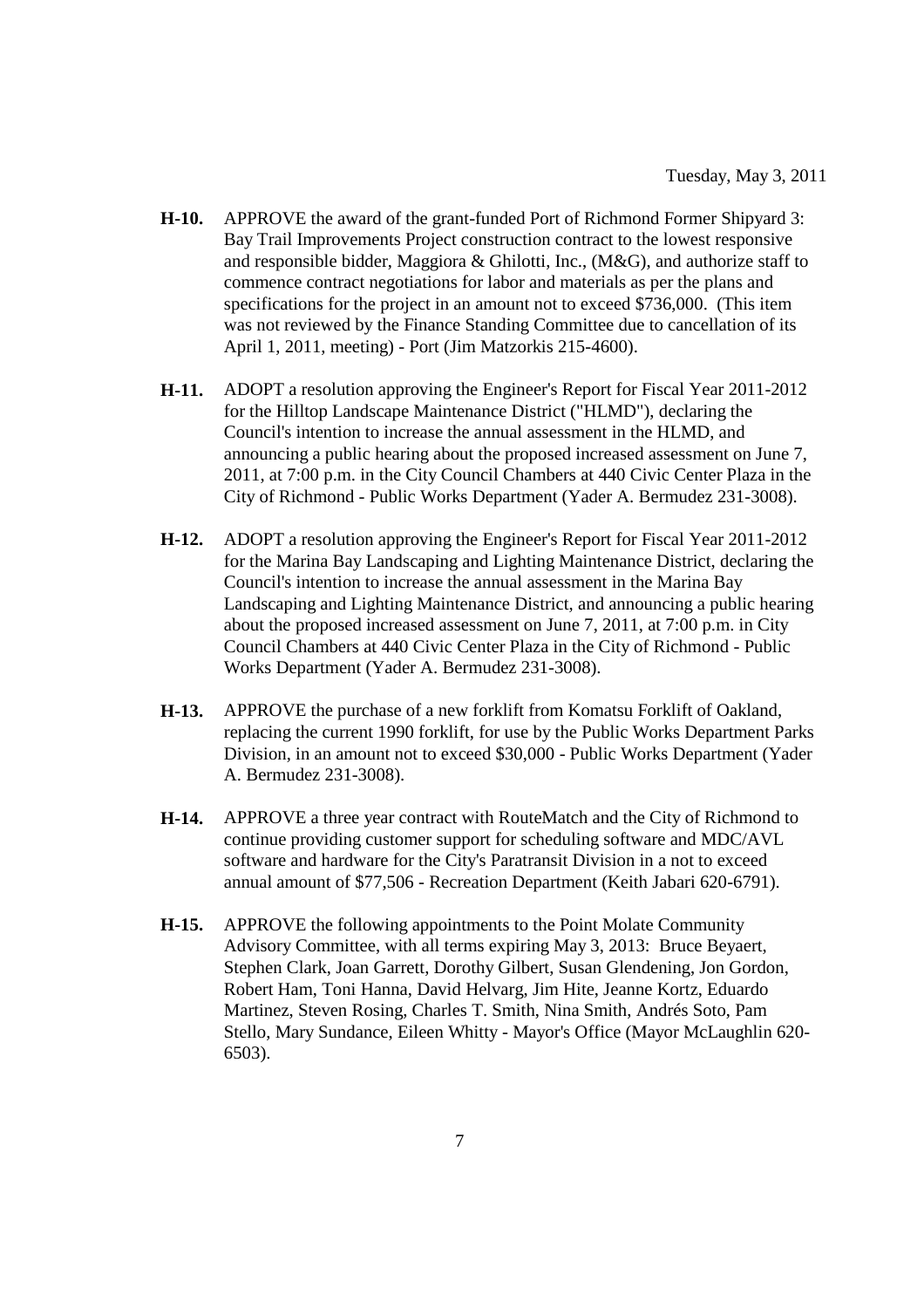- **H-16.** APPROVE Section 7.4 of the West Contra Costa Integrated Waste Management Authority (WCCIWMA) Joint Powers Agreement (JPA) to change the commencement date of the terms of a Board Chair and Vice Chair from July 1 of each fiscal year to February 1 - City Manager's Office (Bill Lindsay 620-6512).
- **H-17.** ADOPT a resolution authorizing the city manager or designated representative to file and execute applications on behalf of the City of the Richmond for the Community Based Transportation Planning Grant, and to execute and file all certification of assurances, contracts or agreements, or any other documents required by Caltrans. The proposed grant would fund the Paratransit Division to identify practical, effective strategies for coordinating the transportation programs, in order to improve the efficiency of those services and to maximize their ability to meet current and future mobility needs - Recreation Department (Keith Jabari 620-6791).
- **H-18.** APPROVE a contract with Friendly/Yellow/Greyline Cab Company to provide taxi and van rides to Richmond Paratransit clients 24 hours, seven days a week for a period of three years in an amount not to exceed \$90,000 beginning April 15, 2011, and ending April 14, 2014 - Recreation Department (Keith Jabari 620- 6791).

## **I. RESOLUTIONS**

**I-1.** ADOPT a resolution of the Council of the City of Richmond, California in support of the 2011 Gaza bound human rights flotilla, which includes Richmond residents, and calling for the safe and humane treatment of all individuals delivering international aid - Mayor McLaughlin (620-6503), Councilmembers Booze and Ritterman (620-6581).

## **J. ORDINANCES**

**J-1.** INTRODUCE an ordinance (first reading) repealing Richmond Municipal Code Chapters 14.70 and 9.52, and adding a new Chapter 9.52, to combine various noise regulations, clarify noise standards, and improve the process for enforcing noise violations in the City of Richmond. (This item was reviewed and recommended for approval by the Public Safety Committee at its September 16, 2010, meeting) - Police Department and City Attorney's Office (Chief Magnus 621-1802, Randy Riddle 621-1802).